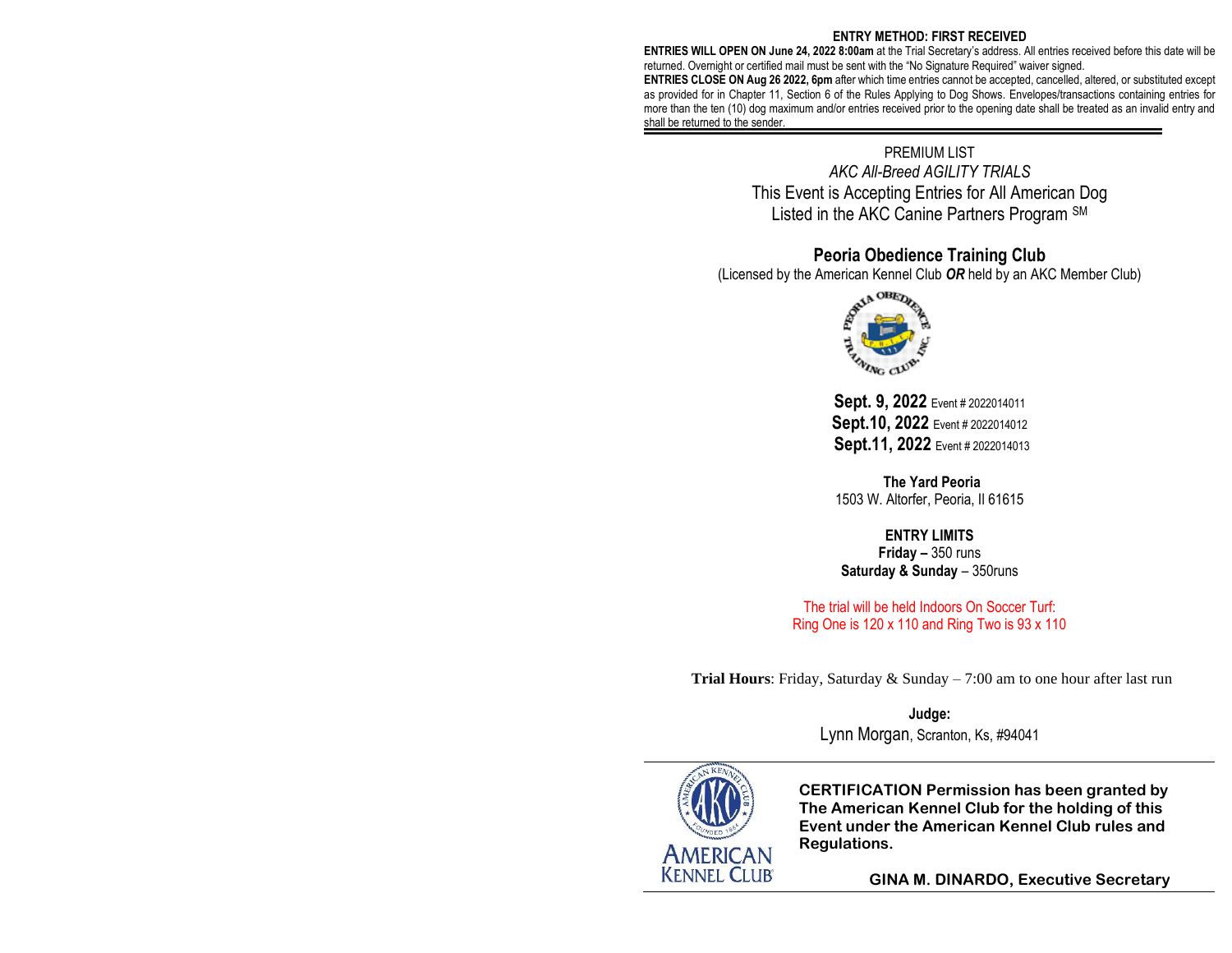# **OFFICERS OF PEORIA OBEDIENCE TRAINING CLUB**

| <b>TRIAL CHAIRPERSON</b>          | <b>TRIAL SECRETARY</b>       |
|-----------------------------------|------------------------------|
| Linda Locke                       | Le Hayes                     |
| 104 Maplewood Ct, East Peoria, IL | 10800 W Brimfield-Jubilee Rd |
| 309 472-5637                      | Princeville, Il 61559        |
| Linda@Share-Builders.com          | (309) 243-8652               |
| Jill Wahl $-$ jwahl712@aol.com    | LeHayes4@gmail.com           |

#### **EVENT COMMITTEE**

Linda Locke, Kim Farlin*,* Diane Bader, Nancy & Le Hayes, Amanda Birkett

**JUDGE**

# Lynn Morgan, Scranton, Ks, #94041

#### **VETERINARIAN ON CALL (OR IN ATTENDANCE)**

**Tri**-**County Animal Emergency Clinic**

1800 N Sterling Ave Peoria, IL 61604 309-672-1565

Exhibitors should follow their veterinarian's recommendations to assure their dogs are free of internal and external parasites, any communicable diseases, and have appropriate vaccinations.

### **EMERGENCY SERVICES**

Tazwell County **911**

# **CLASSES OFFERED – Regular and Preferred - JUDGING START TIMES**

| Friday, Saturday and Sunday - 8 am ring one                  |                                  |  |  |  |
|--------------------------------------------------------------|----------------------------------|--|--|--|
| <b>Ring One</b>                                              | <b>Ring Two</b>                  |  |  |  |
| T <sub>2</sub> B                                             | Fast - All classes run by height |  |  |  |
| Standard - Premier                                           | Jumpers - Novice                 |  |  |  |
| Jumpers - Open<br>Standard - Excellent/Masters               |                                  |  |  |  |
| Jumpers - Excellent/Masters<br>Standard - Open               |                                  |  |  |  |
| Standard - Novice<br>Jumpers - Premier                       |                                  |  |  |  |
| There will be NO T2B On SUNDAY - Start in Ring Two at 8 a.m. |                                  |  |  |  |
| Running order will be finalized in the Confirmation Letter   |                                  |  |  |  |
| Friday and Saturday - Judging will begin at 8 a.m. in Ring 1 |                                  |  |  |  |

Please consult the AKC Regulations for Agility Trials for a complete description and eligibility for entry into these classes. The exhibitor is fully responsible for entering the dog in the correct class(es)/height divisions. Dogs running in a lower height division than they are eligible for will be eliminated.

# **HEIGHT DIVISIONS**

Handlers must run their dog in their

Handlers may opt to run their dog in a

### **REGULAR PREFERRED HEIGHT AT WITHERS**

Owners are responsible for entering their dog in the proper height division.

| higher height division. | proper eligible height. |                                                                   |
|-------------------------|-------------------------|-------------------------------------------------------------------|
| 8"                      | 4"                      | For dogs 11 inches and under at the withers                       |
| 12"                     | 8"                      | For dogs 14 inches and under at the withers                       |
| 16"                     | 12"                     | For dogs 18 inches and under at the withers                       |
| 20"                     | 16"                     | For dogs 22 inches and under at the withers                       |
| 24"                     | 20"                     | For dogs over 22 inches at the withers                            |
| 26"                     | n/a                     | Dogs may be entered at this height at their owner's<br>discretion |
|                         |                         |                                                                   |

### *NEW* **Simplified Jump Height Card Process**

When filling out the entry form, there is a new section at the top of the form for exhibitors to designate whether your dog needs to be officially measured. Please check the box so that the Trial Secretary knows whether to include your dog on the *Dogs To Be Measured List*. It is no longer required that you submit a copy of your dog's jump height card with your entry form or show it during day of show check-in.

# **DOG ELIGIBLE TO ENTER**

This trial is open to all dogs fifteen (15) months of age or older that are registered with the American Kennel Club or that have AKC Limited Registration, Purebred Alternative Listing/Indefinite Listing Privileges (PAL/ILP), an AKC Canine Partners listing number, or approved Foundation Stock Service (FSS) breeds are eligible to participate.

Dogs with a Purebred Alternative Listing/Indefinite Listing Privileges (PAL/ILP) or an AKC Canine Partners listing number must be spayed or neutered in order to compete. Wherever the word "dog" is used in these regulations it includes both sexes.

Dogs should be physically sound. Dogs that are blind shall not be eligible, and neither are bitches in season, aggressive dogs, or dogs suffering from any deformity, injury, or illness which may affect the dog's physical or mental performance. No dog shall compete if it is taped or bandaged in any way or has anything attached to it for medical purposes. Refer to Chapter 2 of the Registration and Discipline Rules for the listing of registerable breeds that may participate. Puppies under four (4) months of age are strictly prohibited from the trial grounds.

#### **OBSTACLES AND RING CONDITIONS**

Obstacles will meet the specifications for obstacles in the current edition of the Regulations for Agility Trials. All classes will take place indoors on a Soccer Turf. Ring sizes will be 110 x 110. *(Exact size)*

# **Class Changes Effective January 1, 2020**

# **Article I. Entering a Mixture of Regular and Preferred Classes Within the Same Trial Weekend – Multiple Jump Heights Within the Same Trial Day**

Effective January 1, 2020, exhibitors may enter a mixture of both Regular and Preferred classes on the same trial day and/or during a trial weekend. For example, the same dog may now be entered in Regular FAST and/or T2B to finish up those titles while also entered in Preferred Master STD/JWW to start working towards their PACH at the lower height. Any mixture of Regular and Preferred classes is allowed. A dog may only be entered once in each class offered. They may not enter a class in both Preferred and Regular.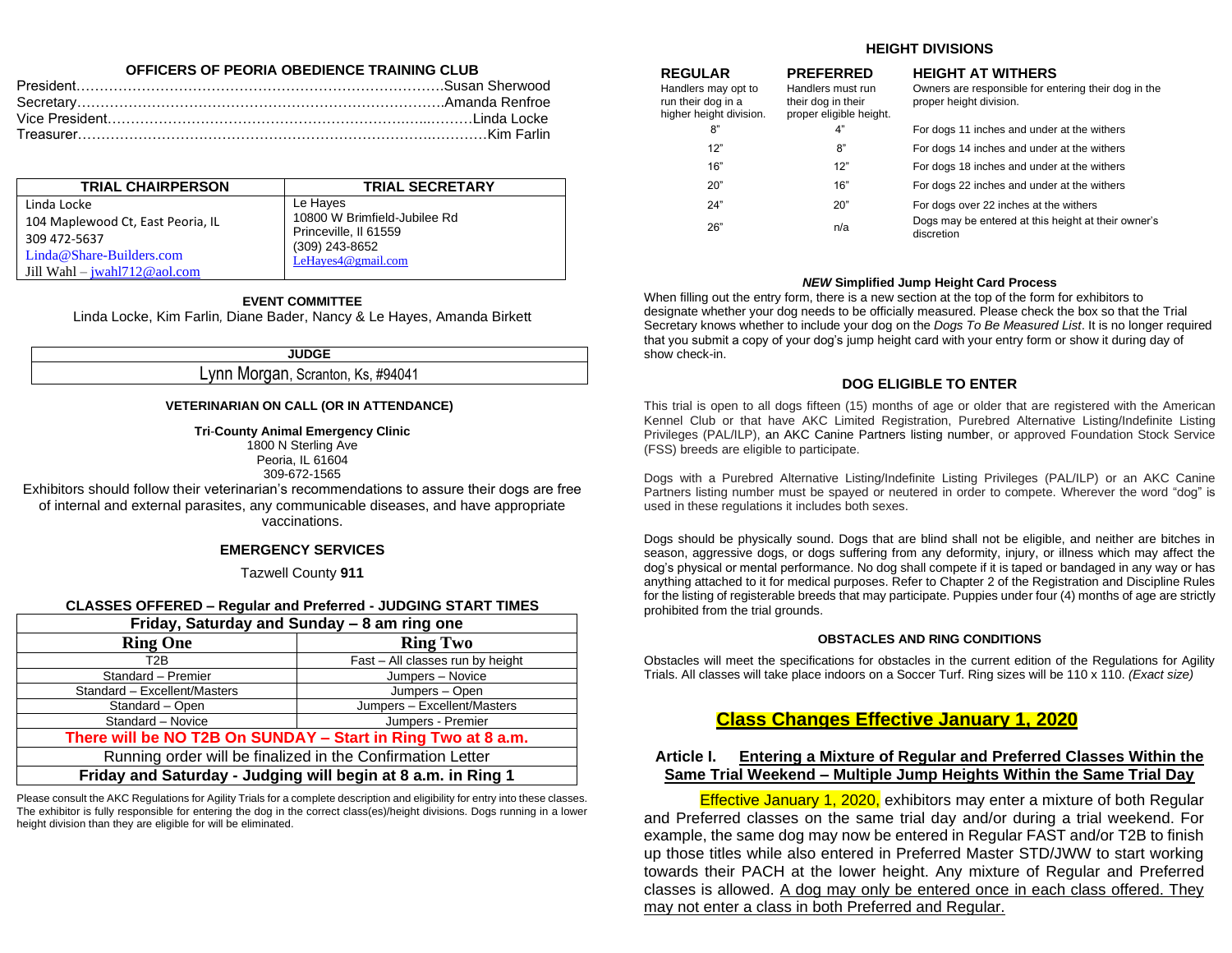Please note that if a dog qualifies in Regular Master Standard and Preferred Master JWW (or vice versa) on the same trial day, then NO Double Q shall be earned toward either the MACH or PACH title. The Double Q still requires that Standard Agility and Jumpers With Weaves be either both Regular OR both Preferred on the same trial day.

Additionally, within the same Regular or Preferred classes, a dog may now be entered in multiple jump heights within the same trial day. For example, the same dog may now be entered in 20-inch Master STD/JWW while also entered in 24Cinch Premier STD/JWW on the same trial day.

A separate entry form must be submitted when the same dog is being entered in a mixture of Regular and Preferred and/or different jump heights within the same trial weekend thereby **clearly indicating which class(es) and/or jump heights belong together for each trial day of the weekend.**

When calculating entry fees, treat multiple entry forms for the same dog as if only one form had been filled out. In other words, the  $1<sup>st</sup>$  run entry fee is only paid once per day, per dog, even if that dog's runs have been submitted on multiple entry forms.

### **Entering For Exhibition Only (FEO)**

**As of January 1, 2020,** For Exhibition Only may be offered at the option of the host club. FEO will be offered on a one-year pilot basis in order to give AKC time to evaluate its impact. FEO will allow exhibitors to work with their dogs in a trial environment**. FEO is only allowed in the Time 2 Beat and FAST classes. FEO will be of value to new exhibitors or exhibitors that are having difficulty with a specific obstacle and/or ring environment. Competitors must enter in T2B and/or FAST. Participation in FEO is nonqualifying.**

FEO runs are treated as trial entries. The exhibitor must enter the class(es) (T2B and/or FAST) prior to the closing date, pay class entry fee(s) and the Trial Secretary must record the entry in the Trial Catalog as part of the results for that class. FEO does not need to be noted on the entry form; the handler will declare the day of the show. Dogs may be entered in any jump height for FEO runs. If entered in an ineligible jump height, the team is committed to FEO for that run and must declare FEO on the start line. Day of show jump height changes are not allowed.

Dogs may be entered in any level of FAST (Novice, Open, Excellent, Master). If the dog is not eligible for the level entered, the team is committed to FEO for that run and must declare FEO on the start line.

### **Day of show level changes are not allowed**.

The exhibitor must declare FEO in the ring prior to leading out. FEO may be declared earlier (ex. when checking in at the gate board).

Toys are allowed in the ring - Toys must be non-audible - Toys may not leave the handler's hand - Toys that roll freely cannot be used - Food/treats are not allowed in the ring - FEO should be utilized for the benefit of the dog and not as a punitive correction. Harsh verbal and /or physical corrections shall not be tolerated. Any determination of harshness by the judge shall be immediately whistled and the

handler will be dismissed from the ring. A judge must monitor the entire run. Judges can stop a run at any time

# *(Note: This section only needs to be published in the Premium List if the Club is offering FEO.)*

# **Fix and Go On (FNG)**

**As of January 1, 2020**, Fix and Go On will be offered on a one-year pilot basis in order to give AKC time to evaluate its impact. FNG allows exhibitors to immediately reattempt an obstacle at any time while on course when the dog's performance of an obstacle is not to their expectation. This allows the dog to successfully complete the obstacle then finish the course or leave the ring on a positive note. Using FNG will result in a non-qualifying score. Fix and Go On is not pre-entered; rather, it occurs during the course of the run.

### **ENTRY FEES PER DAY**

| First entry of each dog (includes a \$3.50 AKC recording fee)\$25.00           |  |
|--------------------------------------------------------------------------------|--|
| Second entry of same dog (includes a \$3.00 AKC recording fee)\$15.00          |  |
| Third entry of same dog (includes a \$3.00 AKC recording fee) \$15.00          |  |
| Fourth entry of same dog(includes a \$3.00 AKC recording fee)\$15.00           |  |
| Fifth entry of same dog(includes a \$3.00 AKC recording fee)………………………… \$15.00 |  |

If you would like to know the status of your entry prior to the issuance of the judging schedule upon closing, please enclose a self-addressed, stamped envelope or postcard along with your entry. Email confirmations will be sent to those listing a legible e-mail address on the entry form.

**Mail entry forms and fees to:** Le Hayes, Trial Secretary, 10800 W Brimfield-Jubilee Rd, Princeville, Il 61559. Please make checks payable to POTC. No entries will be accepted by phone, fax or hand delivery. Express mail entries must include the signature waiver allowing them to be left at the secretary's address. Inquiries may be directed to Le Hayes at [LeHayes4@gmail.com.](mailto:LeHayes4@gmail.com) No entry shall be made and no entry shall be accepted which specifies any conditions as to its acceptance.

**Illegible entries** will not be processed and will be returned to the exhibitor. Returned or post-dated checks do not constitute a valid entry and the Treasurer will add a **\$20** collection fee to the amount of each returned check. No entry shall be made or accepted which specifies any conditions as to its acceptance. Full payment is due when entries are submitted.

# There will be NO refunds because of overpayment while using a coupon! The value of a <u>full</u> coupon will represent 1 run. Whether first or subsequent runs.

*Peoria Obedience Training Club is accepting online entries through the [www.LabTestedOnline.com.](http://www.labtestedonline.com/). During the first 48 hours after opening, the initial limit of entries will be designated as follows: Online entries: 100; Paper entries250. If either form of entry has not filled at the end of the 48 hour time period, the club reserves the right to decrease or increase either the online or paper limits accordingly. No hand deliveries will be accepted in the first twenty-four hours following the opening date and time.) No email entries sent to the Secretary will be accepted.*

#### **COURSE WALK-THROUGHS AND WARM-UP INFORMATION**

Handlers in all classes are permitted to walk the course, without a dog, during a walk-through period held prior to the start of the class. The walk-through is restricted to handlers entered in that class only. Handlers with multiple dogs, at events with multiple rings may request to walk with a height group other than the one their dog is entered in if a conflict is imminent.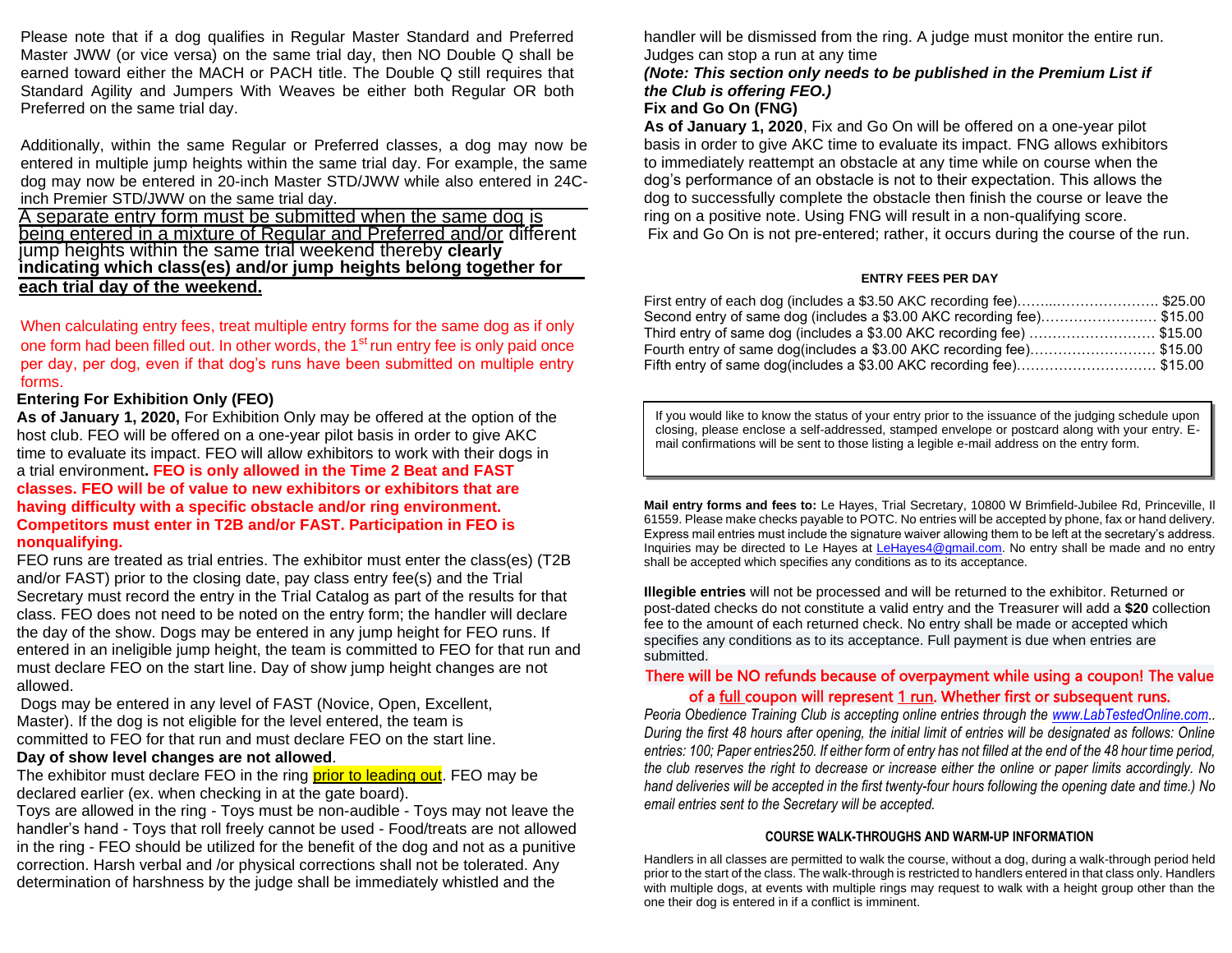A warm-up area, consisting of a regulation agility jump, may be provided for exhibitors. The warm-up area is to be used exclusively for warming up the dog and not for training or relieving of the dog.

#### **RIBBONS, AWARDS, AND PRIZES**

Rosettes will be awarded in each jump height division in each class as follows:

A New Title rosette will be awarded to all dog and handler teams finishing a title. A MACH or PACH rosette and decorated MACH or PACH bar will be awarded to all dog and handler teams that attain their MACH or PACH. We also have Double Q ribbons and PAX ribbons to award.

All exhibitors should obtain a copy of the Regulations for Agility Trials by downloading them from the American Kennel Club website at [http://www.akc.org/rules/.](http://www.akc.org/rules/)

#### **VENDORS**

If you would like a vendor space, please contact Kat Griffith a[t katgriffith2011@gmail.com](mailto:katgriffith2011@gmail.com) for more information.

This club does not agree to arbitrate claims as set forth on the Official AKC Entry Form for this event. Proof of insurance is required.

#### **NOTICE TO EXHIBITORS**

#### **SAFETY, BEHAVIOR and LIABILITY**

**The safety of the dog** is our primary concern. By entering this trial, exhibitors acknowledge that they are familiar with the rules and regulations of this sport, and that their dogs are familiar with and able to perform all obstacles safely.

**It is expressly understood** that exhibitors alone are responsible for the behavior of their dogs and/or children. Any exhibitor whose dogs and/or children create an unnecessary disturbance or repeatedly engage in unsafe or disruptive behavior may, at the discretion of the trial committee, be asked to leave the show site. In such case, no refund of any fees paid will be made. The Peoria Obedience Training Club and its agents, employees, etc., will assume no responsibilities for any loss, damage or injury sustained by exhibitors or handlers, or to any of their dogs or property and further assumes no responsibility for injury to children. The Peoria Obedience Training Club reserves the right to decline entries for cause and may remove any dog on account of aggression. No one shall have any recourse or claim against the Peoria Obedience Training Club or any official thereof.

**All dogs must be on leash** at all times when on trial grounds except when in the designated warm-up area or competing on the course.

#### **REFUNDS**

**No entry fee** will be refunded if the trial cannot open or be completed by reason of riots, civil disturbances, fire, an act of God, public emergency, act of a public enemy, or any other cause beyond the control of the organizing committee. No entry fee will be refunded in the event a dog is absent, disqualified, excused, or barred from competition by the action of the Trial Committee.

**Bitches in season** are not permitted to compete in Agility Trials. As such, the club will refund entry amount paid for bitches unable to compete for this reason upon presentation of a veterinarian certificate after the closing date. This certificate must be presented to the Trial Secretary prior to the start of judging on the first day of the trial or cluster of trials. Any withdrawals for dog injury after closing date, entry fees will be refunded less AKC fees after presentation of a veterinarian certificate before start of trial.

#### **RINGSIDE**

**Dogs may arrive** any time prior to judging if the dog has a valid temporary or permanent jump height card. Otherwise, they must be available for measuring prior to the start of their class if a VMO or AKC Field Rep is available to measure dogs. All dogs not needed for further judging will be excused.

**Judges are not required** to wait for dogs. The Owner of each dog is solely responsible for having it ready at ringside when it is to be judged. The Club has no responsibility for providing service through a public address system or stewards or runners for the purpose of calling or locating dogs that are not brought into the ring when required. **ADDITIONAL SITE INFORMATION**

**Crating space:** Ample crating will be directly across from the agility rings however, POTC and the Yard will not be responsible for any lost or damaged items left at the show site. You can bring your equipment in through the side or front door entrance.

**There are several nearby restaurants that will deliver food to the yard, or you are welcome to bring your own.**

.**Limited Street side RV Parking** is available. *PLEASE NOTE:* There is **no electrical service for campers** at this facility. Showers are not available onsite.

.

**Exhibitors are responsible** for cleaning up after their dog(s). Any exhibitor failing to do so may be excused without benefit of refund if the Event Committee deems the exhibitor to be in violation of this requirement. Cleaning supplies and disposal sites will be available at various locations around the show grounds.

Special arrangements can be made with Linda Locke a[t Linda@share-Builders.com](mailto:Linda@share-Builders.com) or 309-472-5637 to set up Thursday June 3, 2021. You must contact her to make arrangements. The building will be open to exhibitors at 6:30 AM Friday 6/4/21. Self-service check in will begin at 7:00 all days. Class judging will begin no earlier than 8:00 AM.

**Exact running order will be determined after entries close and will be provided in the Confirmation Letter**. Rings will alternate. This set of trials uses electronic timers. Entries will not be accepted without signature, fees and back of entry form with agreement signed, nor will credit cards or faxed entries be accepted. Online entries a[t www.LabTestedOnline.com](http://www.labtestedonline.com/) are accepted.

POTC and The Yard Peoria will not be responsible for the loss of or damage to any dog exhibited, or for damage to possessions of any exhibitor, whether the result of an accident or any other cause. It is distinctly understood that every dog at this show is in the care and custody of its owner or handler during the entire time the dog is in the trial buildings or on the grounds of the Yard Peoria. The welfare of an exhibitor's child is assumed to be the responsibility of the exhibitor. It is distinctly understood that exhibitors will exercise control and restraint over their children.

Exhibitors should follow their veterinarian's recommendations to assure their dogs are free of internal and external parasites, any communicable diseases and have appropriate vaccinations. Exhibitors may wear shirts or insignia of their training group.

#### **HOTEL INFORMATION**

*These hotels have graciously agreed to accept our well-mannered dogs. A pet deposit may be required. Please check with hotels for current pricing, policies and restrictions.* 

### **Peoria area Motels**

| <b>Baymont Inn &amp; Suites Peoria</b><br>2002 W War Memorial Rd<br>Peoria, IL<br>888-424-0363<br>\$10 per pet up to 25 lbs and \$15/pet over 25<br>lbs per stay                                                                                                                                                                               |  | <b>Candlewood Suites Grand Prairia</b><br>5300 Landens Way<br>Peoria, IL<br>309-691-1690<br>\$75 pet fee for fewer than 7 nights, pets up to<br>80 pounds |                                                                                                                                                                                   |  |  |
|------------------------------------------------------------------------------------------------------------------------------------------------------------------------------------------------------------------------------------------------------------------------------------------------------------------------------------------------|--|-----------------------------------------------------------------------------------------------------------------------------------------------------------|-----------------------------------------------------------------------------------------------------------------------------------------------------------------------------------|--|--|
| <b>Quality Inn</b><br>Super 8 Peoria<br>1816 W War Memorial Dr<br>4112 N Brandywine<br>Peoria, IL<br>Peoria, II<br>Pets of any size for a \$50<br>309-685-2556<br>refundable deposit. There is<br>Two pets of any size for an<br>no specified limit on the<br>additional fee of \$20 per pet,<br>number of pets<br>per night<br>(309) 688-8074 |  |                                                                                                                                                           | <b>Red Roof Inn Peoria</b><br>1822 W War Memorial Dr<br>Peoria, II 309-685-3911<br>Two pets up to 25 lbs for no<br>additional fee. Pets cannot be<br>left unattended at any time. |  |  |
|                                                                                                                                                                                                                                                                                                                                                |  | <b>RV CAMPING INFORMATION</b>                                                                                                                             |                                                                                                                                                                                   |  |  |
| Mt. Hawley Mobile Home & RV Park $- N$                                                                                                                                                                                                                                                                                                         |  | <b>Jubilee College State Park - W Fussner</b>                                                                                                             |                                                                                                                                                                                   |  |  |
| Knoxville Ave, Peoria, II - (309)692-2223<br>Dogs are allowed at Mt. Hawley RV Park, but<br>they must be kept on a leash when outside your                                                                                                                                                                                                     |  |                                                                                                                                                           | Rd, Brimfield, IL 61517 -- (309) 446-3758                                                                                                                                         |  |  |

vehicle.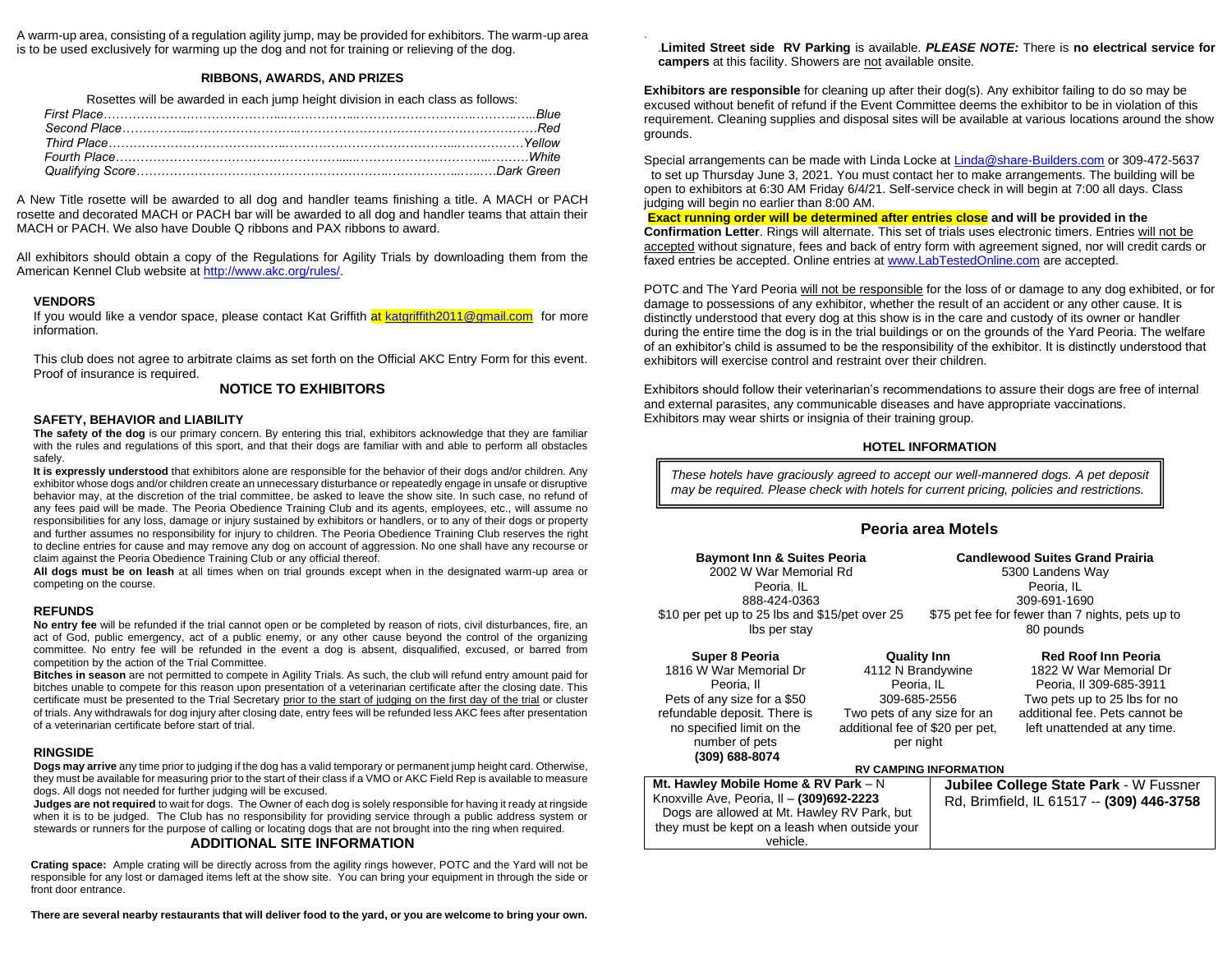#### **From Bloomington and points East**:

Come to Peoria on Interstate 74. Take the by pass I474 to Route 6 going north. Get off at North Allen Rd going South. Turn Left on Pioneer Pkwy, Then Left On Altorfer Dr at Dominion Square Shopping Center. The Yard is 1 block North of the corner.

#### **From Springfield, St Louis and points South**:

Come to Peoria by Interstate 55, merge onto I155 at Lincoln, I74 West at Morton, and then I474 to bypass Peoria. Merge onto Route 6 on the West side of Peoria and follow it to North Allen Rd. Turn South on North Allen Rd, Left on Pioneer Parkway, Left at Altorfer Dr at Dominion Square Shopping Center. The Yard is 1 block North of the corner.

#### **From Davenport and Points West:**

Come to Peoria on Interstate 74, turn onto Route 6 north to Chillicothe. Get off at North Allen Rd, Turn South on North Allen Rd, Left on Pioneer Parkway, Left at Altorfer Dr at Dominion Square Shopping Center. The Yard is 1 block North of the corner.

### **From Chicago and Points North:**

Follow Interstate 80 to Route 29 south to Chillicothe. Continue on Route 29 until you reach Route 6 to Peoria. Stay on route 6 until you reach North Allen Road. Get off at North Allen Rd, Turn South on North Allen Rd, Left on Pioneer Parkway, Left at Altorfer Dr at Dominion Square Shopping Center. The Yard is 1 block North of the corner.





**AGILITY TRIAL MOVE-UP FORM** (Do not send this form to AKC. Send it to the Trial Secretary)

#### **USE THIS FORM TO MOVE UP TO A HIGHER AGILITY CLASS ONLY**

**It is the option of the club to allow day-to-day move-ups**. Exhibitors should refer to a club's premium list to verify the club's policy for moving a dog up. If offered, dogs shall be moved up to a higher class at the request of the owner, as a result of the dog qualifying for an agility title.

The request for moving up must be made to the Trial Secretary according to the club's published policy. All move-up entries are subject to availability of the class and payment of any difference in entry fee. Dogs so moved-up will be entered at the end of the running order. Refer to Chapter 1, Section 20 of the Regulations for Agility Trials for additional move-up requirements.

| Name of Club<br>Date |            |
|----------------------|------------|
| <b>Breed</b>         | <b>Sex</b> |
| Dog's AKC Name       | Dog's AKC# |

| Move Entry to:<br><b>Agility Class: (Circle One)</b>               |      |           |        | Jump Height Division: (Circle One) |     |       |     |     |     |
|--------------------------------------------------------------------|------|-----------|--------|------------------------------------|-----|-------|-----|-----|-----|
| Regular<br>Standard                                                | Open | Excellent | Master | 8"                                 | 12" | 16"   | 20" | 24" | 26" |
| Regular<br><b>JWW</b>                                              | Open | Excellent | Master | 8"                                 | 12" | 16"   | 20" | 24" | 26" |
| Regular<br><b>FAST</b>                                             | Open | Excellent | Master | 8"                                 | 12" | 16"   | 20" | 24" | 26" |
| Preferred<br>Standard                                              | Open | Excellent | Master | 4"                                 | 8"  | 12"   | 16" | 20" |     |
| Preferred<br><b>JWW</b>                                            | Open | Excellent | Master | 4"                                 | 8"  | 12"   | 16" | 20" |     |
| Preferred<br><b>FAST</b>                                           | Open | Excellent | Master | 4"                                 | 8"  | 12"   | 16" | 20" |     |
|                                                                    |      |           |        |                                    |     |       |     |     |     |
| (If applicable)                                                    |      |           |        |                                    |     |       |     |     |     |
| Signature of owner or agent<br>duly authorized to make this entry: |      |           |        |                                    |     |       |     |     |     |
| <b>Signature of Trial Secretary</b><br>If Approved:                |      |           |        |                                    |     | Date: |     |     |     |

**Time Received:**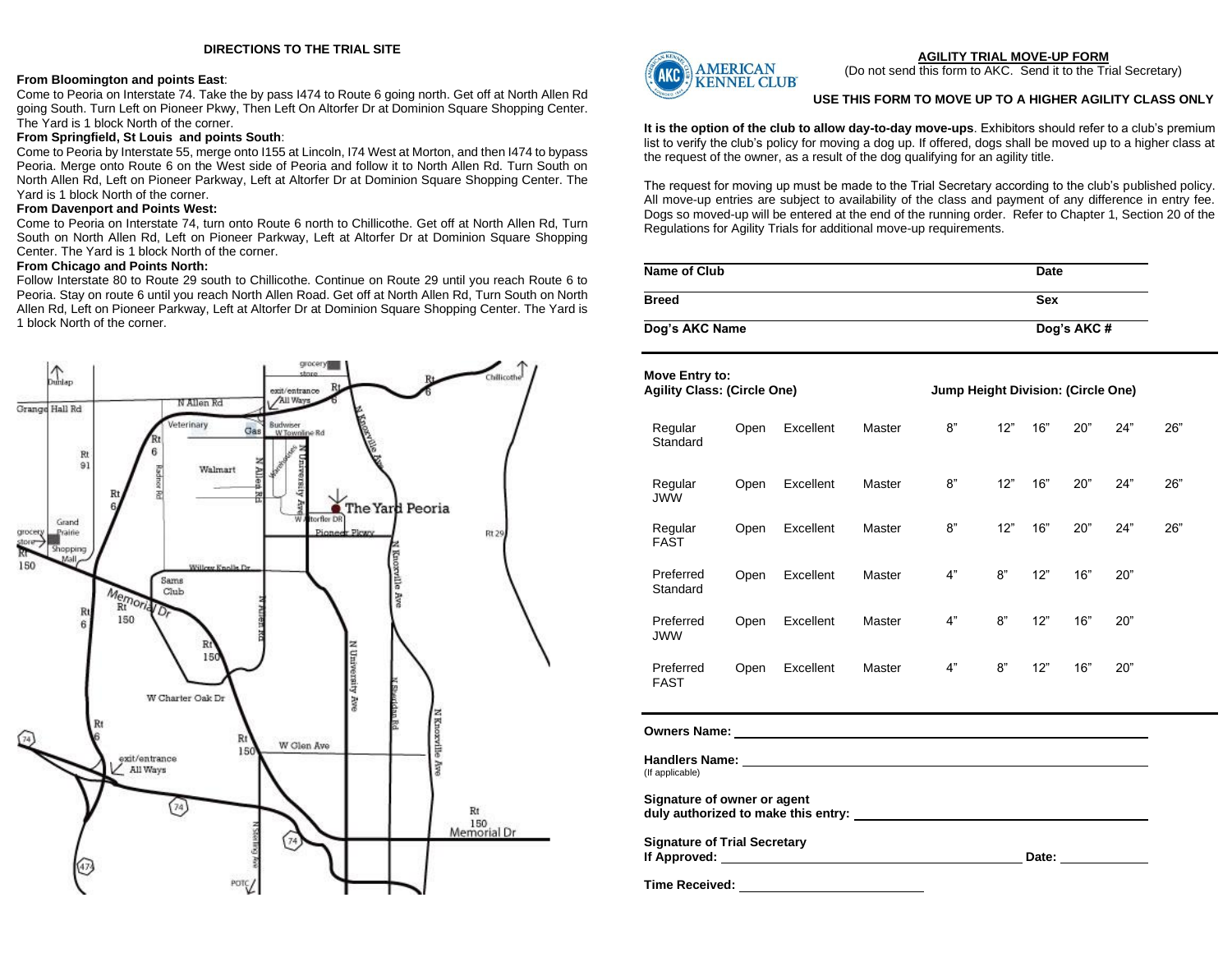# **VOLUNTEER SIGN-UP SHEET - POTC**

**We are giving \$2 Potc Bucks for each class that you volunteer to help with! POTC Bucks may be used for future runs at a Potc Agility Trial.** We want to keep things running smoothly so everyone enjoys the trials. If you are willing to assist, please fill out the form below and return it with your entry. Volunteer duties will not interfere with running your dog. Experienced timers, scribes and gate stewards, please volunteer. Training will be provided for those who are inexperienced at their assigned jobs. We may need additional workers on Friday because many of our members are working. We would appreciate all the help you could give us. THANKS FROM THE POTC AGILITY EVENT COMMITTEE!

Please contact Linda Locke at: [Linda@share-Builders.com](mailto:Linda@share-Builders.com) or 309-472-5637 if you have questions about volunteering.

| <b>Check</b> | Job                           | Day Entered |          |        |  |
|--------------|-------------------------------|-------------|----------|--------|--|
|              | Scribe                        | Friday      | Saturday | Sunday |  |
|              | Timer                         | Friday      | Saturday | Sunday |  |
|              | <b>Gate Steward</b>           | Friday      | Saturday | Sunday |  |
|              | Course<br><b>Builder</b>      | Friday      | Saturday | Sunday |  |
|              | <b>Bar Setter</b>             | Friday      | Saturday | Sunday |  |
|              | <b>Leash Runner</b>           | Friday      | Saturday | Sunday |  |
|              | <b>Scribe Sheet</b><br>Runner | Friday      | Saturday | Sunday |  |

I am running in the following classes:

| Level         | # Dogs | <b>Jump Height</b> | Friday | <b>Saturday</b> | Sunday |
|---------------|--------|--------------------|--------|-----------------|--------|
| <b>Novice</b> |        |                    |        |                 |        |
| Open          |        |                    |        |                 |        |
| Excellent     |        |                    |        |                 |        |
| Master        |        |                    |        |                 |        |

Your Name: \_\_\_\_\_\_\_\_\_\_\_\_\_\_\_\_\_\_\_\_\_\_\_\_\_\_\_\_\_\_\_\_\_\_\_\_\_\_\_\_\_\_\_\_\_\_\_\_

Phone Number

Email Address\_\_\_\_\_\_\_\_\_\_\_\_\_\_\_\_\_\_\_\_\_\_\_\_\_\_\_\_\_\_\_\_\_\_\_\_\_\_\_\_\_\_\_\_\_\_\_\_\_

**Please Enclose This Form with Your Entry And Write "Worker" On The Lower Left Side Of Envelope Or Email Linda Locke Before Trial To Get On Schedule. You may also volunteer at:** [https://docs.google.com/spreadsheets/d/1iNcbiwUAc1zw-](https://docs.google.com/spreadsheets/d/1iNcbiwUAc1zw-fE1YulJ9CysAg7RIkbzd4omJBncSyg/edit#gid=268036831)

[fE1YulJ9CysAg7RIkbzd4omJBncSyg/edit#gid=268036831](https://docs.google.com/spreadsheets/d/1iNcbiwUAc1zw-fE1YulJ9CysAg7RIkbzd4omJBncSyg/edit#gid=268036831)



**We will be following the AKC Best Practices document for Clubs during the COVID-19 Coronavirus. If you wish to review this, you can find the appropriate document on the AKC Updates website [\(www.akc.org/press](http://www.akc.org/press-center/covid-19-updates-from-the-american-kennel-club/)[center/covid-19-updates-from-the-american-kennel](http://www.akc.org/press-center/covid-19-updates-from-the-american-kennel-club/)[club/\)](http://www.akc.org/press-center/covid-19-updates-from-the-american-kennel-club/) or the sport-specific website at akc.org.**